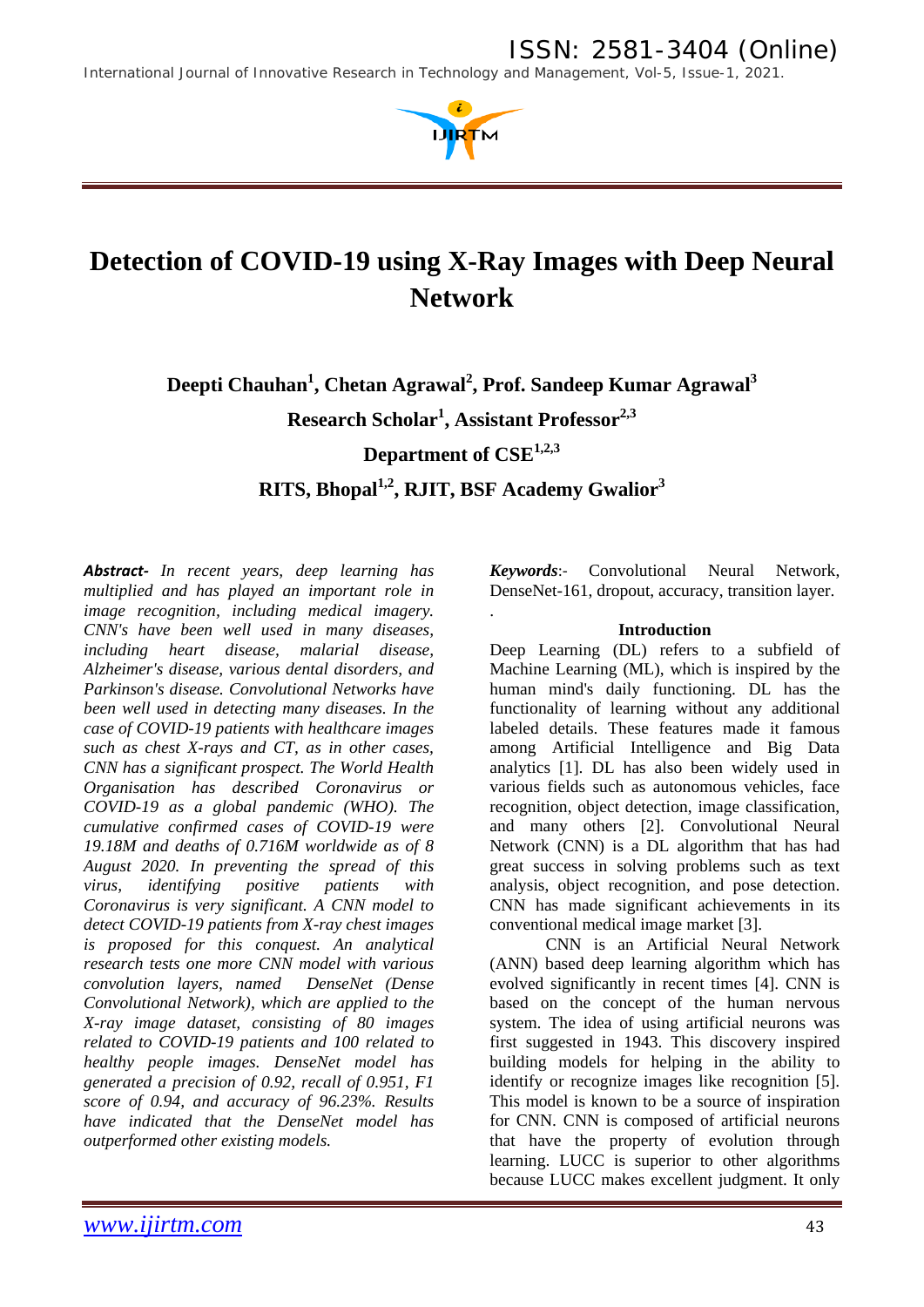*International Journal of Innovative Research in Technology and Management, Vol-5, Issue-1, 2021.*



requires very little preprocessing of the input data, which yields highly accurate and precise results. CNN is widely used for object detection and image recognition, particularly for medical imaging. CNN networks including Alexnet [6], and VGGNet [7] are popular CNN image models and deliver good performance in realistic scenarios.

The planet is facing a deadly outbreak of the Coronavirus, which was first identified in December 2019 [8]. This disease has been spreading rapidly and posing a real danger to public health. Transmission rate and mode of transmission are essential to understanding the existence of infectious diseases like COVID-19. According to the World Health Organization (WHO), respiratory droplets of size greater than 5 – 10 microns serve as modes of transmission [9]. This is a significant danger to public health because of the lack of necessary safety measures. There are substantial growth and mortality rate with this disease: 2%-5%. According to World Health Organization (WHO), to 8 August 2020, the worldwide reported cases of a severe acute respiratory syndrome (SARS) is 19.18 million with a fatality rate of 0.716 million. On 11 January 2020, there were only 41 confirmed cases, but it increased more than 10,000 times to 43,109 in just one month (11 February 2020). This disease had spread so quickly in the next three months that it took a stunning count of four million on May 11, 2020. Too many precautionary steps of wearing masks and keeping a distance from each other had not lowered patients' numbers. Many people have hope that the population growth factor will decrease more and more because of mass consciousness. Early detection is the most effective way to restrict the spread of this virus. The WHO showed a few rapid and high definition diagnostic tools for COVID-19 detection, including genesis Real-Time PCR Coronavirus (COVID-19) detection for the cobas 8800 and cobas SARS-CoV-2. CNN can aid in automated positive patient identification and it will save both time and money.

CNN has been doing spectacular in the world of medical imaging technology. It has been applied to thousands of various diseases and

anomalies in recent years. CNN makes coronary artery disease (CAD), identifies stages from bright-field microscopy of malaria-infected blood, and detects Parkinson's disease through EEG signals [10]. The researchers have also developed different CNN models to identify dental images, diagnose skin diseases, study Alzheimer's disease, and many other diseases. CNN has excellent value in COVID-19 identification by X-ray or CT image. A CNN model for identifying COVID-19 positive patients using the chest X-ray images has been proposed in this paper. With little resources and little time, this model is effective in detecting Coronavirus patients with great accuracy. This paper provides a comparison of CNN models to detect COVID-19. Testing (COVID-19) on a much greater scale would save both energy and time.

We present related studies in section 2, and identification of the models in section 3. Results are shown in section 4 and finally the conclusion in section 5.

### **II. Literature Survey**

A lot of research is being carried out on COVID-19 patient image data. Only a few researchers have suggested different classifications of chest X-ray pictures, whereas others have considered computerized tomography (CT) images. Narin et al. [11] proposed three networks based on ResNet50, InceptionV3, and Inception-ResNetV2 for classifying patients from chest X-ray photo(s). In ResNet50, ResNet performs with 98% accuracy. In comparison, V2 and V3 have 98% accuracy. Although the method using 100 images is accurate for a lower number of images, it would perform poorly for a greater number of images. Zhang et al. [12] proposed a Digital light processing (DLP) computer for detecting Coronavirus patients using chest X-ray images. These researchers have then reviewed 100 chest X-ray images of 70 COVID-19 patients and 1431 X-ray images of other pneumonia patients and classified them as those affected by COVID-19 and non-COVID-19, respectively. This algorithm has three main elements: backbone networks, classification head, and anomaly detection head. At the last end of the backbone network is an 18 residual CNN layer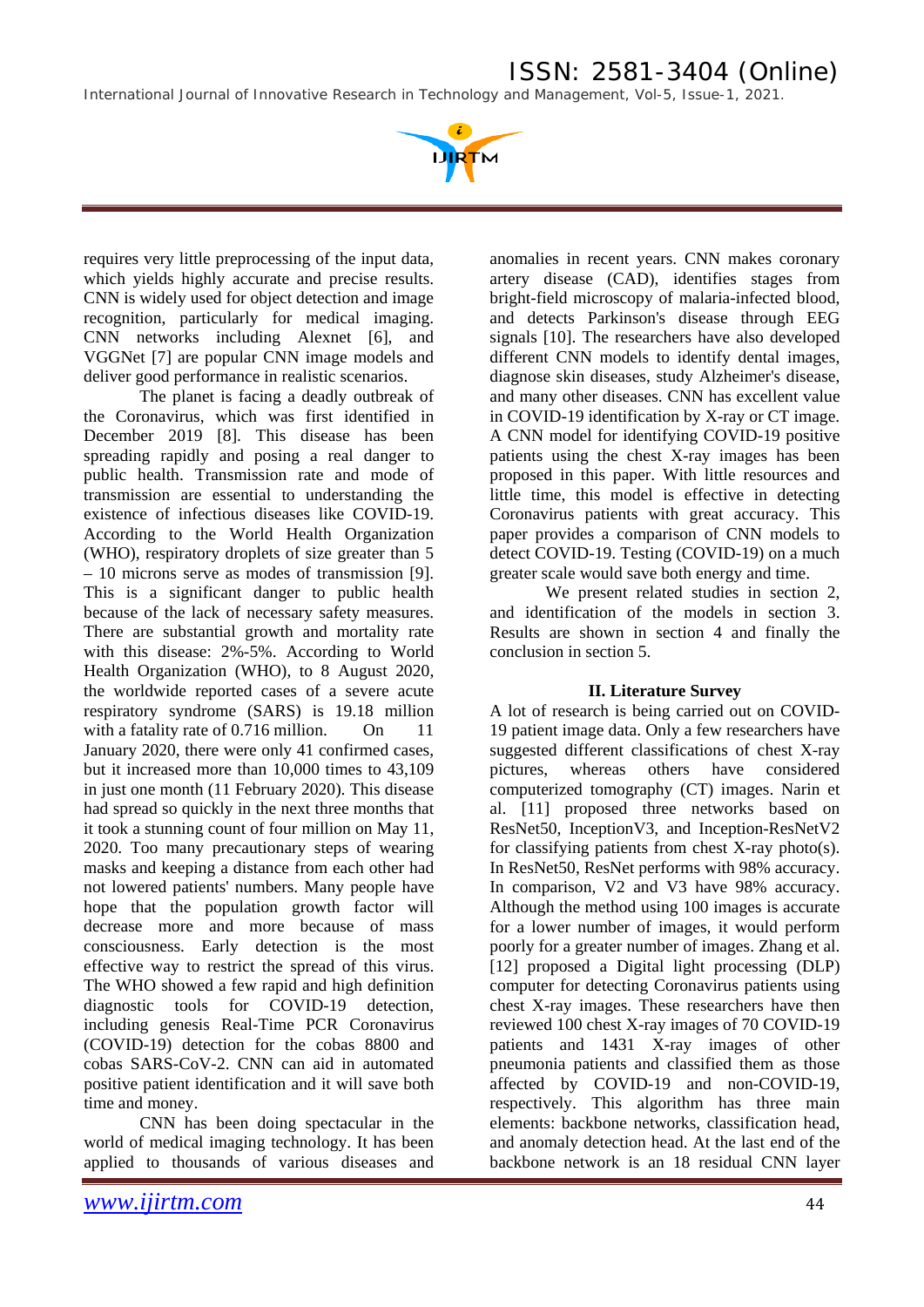*International Journal of Innovative Research in Technology and Management, Vol-5, Issue-1, 2021.*



pre-trained on the ImageNet dataset. This model can diagnose major depressive disorder cases and non-major depressive disorder cases with an accuracy of 96 percent and 70.65 percent, respectively.

Hall et al. [13] found several patients with lung cancer according to DL-scan analysis of a chest x-ray image. They have achieved an overall accuracy of 89.2% using the existing pre-trained ResNet50 model. Sethy et al. [14] have also employed advanced research methods to prevent Coronavirus disease spread. Their model uses ResNet50 plus SVM, which achieved accuracy and F1-score of 95.38% and 91.41%, respectively. Apostolopoulos and Mpesiana used CNN selfsupervised transfer method for detecting COVID-19 on x-ray images [15]. COVID-19 trained model has handled 224 chest X-ray images of infected people, 714 images with pneumonia, and 504 images of normal people. The model achieved an accuracy of 96.78% and a sensitivity and specificity of 98.66% and 96.46%, respectively. Chen et al. used the CT images of patients to examine COVID-19 using COVNet architecture [16].

Using these methods, this research group has obtained a sensitivity of 95%, a specificity of 96%, and an area under the receiver operating curve of 0.96. Islam et al. proposed a DL model based on CNN and LSTM [17]. This classification is based on normal, COVID 19, and pneumonia with 1525 X-ray images in each category. This article's CNN-LSTM model achieved an overall accuracy of 99.4 percent and an F1 score of 98.9. Hemdan et al. [18] introduced a deep learning approach called COVID-Net in classifying COVID-19 radiographs. This curriculum is based on only 25 chest X-ray images of each of the classes. Chowdhury et al. [19] used deep learning to find COVID-19 in chest X-ray images. This work classifies the patients into two different subgroups—those suffering from viral pneumonia and those suffering from viral pneumonia and COVID-19. They used 423 cancer of the lung, 1485 viral pneumonia images, and 1579 normal chest X-ray images for training and validation. This method achieved an accuracy of 99.70

percent and an F1-score of 99.70 percent. Ozturk et al. [20] performed multi-class and binary classification using the Darknet model. This model has utilized 500 chest X-ray images of normal and 127 COVID-19 chest X-ray images for training and validation of their model. Binary tree classifier achieved an average overall accuracy of 98.08%, whereas it reduced to 87.02% in multi-class classification. Abbas et al. [21] used CNN (Decompose, Transfer, and Compose), which can classify positive COVID-19 subjects. It has used 80 chest X-ray images in the training phase and 105 COVID-19 images in the evaluation phase and derived an accuracy of 95.12%. Afshar et al. [22] also participated in detecting COVID-19 from chest X-ray images.

Most scholars working in detecting COVID-19 also use pretrained models for their model-building. These models have been trained on more simplified datasets than ImageNet. Here, a sequential CNN model is proposed to understand and train because of its simplicity. Besides, this model is trained and validated with less dataset and more convolutional layers so that the model handles extra data.

### **III. Proposed Methodology**

In this section, the first discussion will be on Convolutional Neural Network, then data collection and finally the DenseNet model which is the novelty of this paper.

### 3.1 Convolutional Neural Network

The COVID-19 detection system consists of several essential steps—collecting data, preprocessing data, categorizing data, developing a model, and evaluating and analyzing it. The architecture of the system that detects COVID-19 combined with CNN is shown in Figure 2. First and foremost, the dataset needed for training and validating the machine learning model was collected and sorted out. The data is moved, sized, and normalized. After this step, all the data were categorized by the categories of the model. This is all done with the same environment and database. The trained models are analyzed based on accuracy, precision, recall, F-1 score, and ROC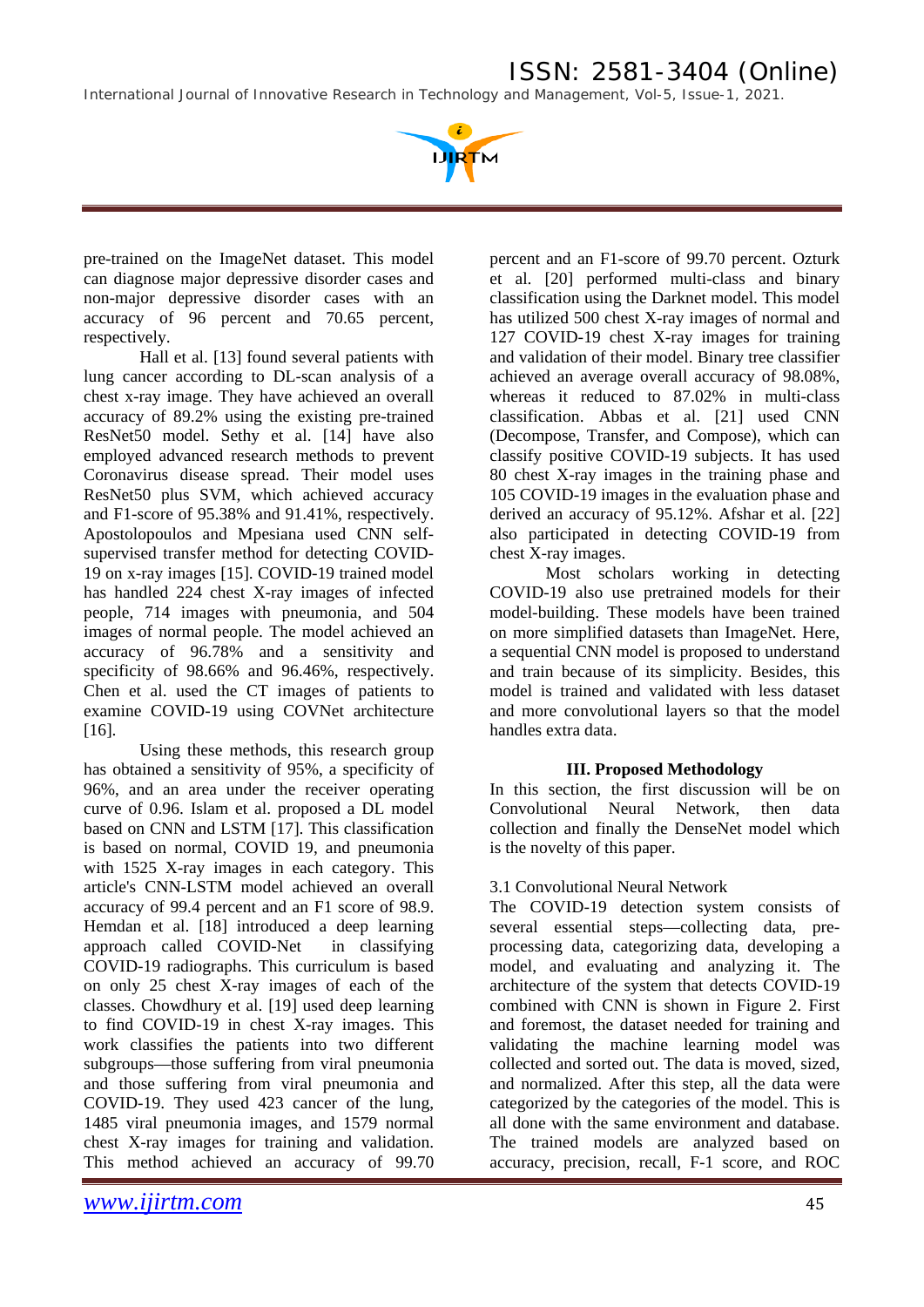*International Journal of Innovative Research in Technology and Management, Vol-5, Issue-1, 2021.*



curve. The next subsection discusses the framework of data modeling and deep learning models.

| Chest X-ray<br>Images                           | Preprocess<br>the data                  | Categorize<br>the data       | Train the<br>models                       | Evaluation on<br>validation data                        |
|-------------------------------------------------|-----------------------------------------|------------------------------|-------------------------------------------|---------------------------------------------------------|
| Data<br>Collection<br>and Sorting<br><b>Out</b> | 1. Shuffle<br>2. Resize<br>3. Normalize | 1. Training<br>2. Validation | 1. MobileNet<br>2. DenseNet<br>(Proposed) | 1. Accuracy<br>2. Precision<br>3. Recall<br>4. F1 score |

**Figure 1:** X-ray image classification steps.

### 3.2 Dataset Preparation

For training and validation, 201 chest X-ray images of COVID-19 patients obtained from open GitHub repository by Cohen et al. COVID-19, SARS, ARDS, pneumocystis, streptococcus, chlamydophila, E.coli and many others. Some conditions are caused by bacteria, legionella, varicella, lipoid, bacterial, pneumonia, mycoplasma pneumonia and flu. Only X-rays with a post adolescent period of ages 12 to 93 years will be taken into consideration. Besides also require non-COVID-19 chest X-rays from Kaggle dataset of Pneumonia. This has 5863 pictures in two categories—normal and pneumonia. Besides, we have also used 201 real chest X-ray images for training and testing purposes. The entire dataset is primarily split into two categories: training and validation. For each dataset, training and validation datasets contain types of X-ray images grouped into two types: 'normal' and 'COVID-19'. The number of X-ray images per sub-category is 161 and 40, respectively. This dataset will be referred to as "Dataset 1."

Another dataset is created from the combination of repositories [23]. A dataset of 295 chest X-ray images are created and used for training and testing of the model. One dataset of 659 normal chest X-ray images are obtained randomly from [24]. All of this data are divided into a training and a validation set. The dataset is significant because it contains 236 COVID-19 and 600 normal chest X-ray images. At the same time,

the validation set contains 59 chest X-ray images that are normal. We have now collected 954 chest X-ray images as Dataset 2. This is shown in Table 1.

To maintain the image quality of all photos at the same time, they are all converted to 224 x 224 pixels. All the chest x-ray images that are used for training and validation of the model are in a side view. Figures 3 and 4 present two categories of COVID-19 positive and Normal cases from the training and the validation dataset respectively. All models are validated, trained and tested on the several datasets.

3.3 Modeling of Convolutional Neural Network The input image size is 64x64x1, and then it passes through a 2-D convolutional layer with dimensions 112x112. From the beginning, the passage has dimensions of 56 x 56 and progresses to 28 x 28, 14 x 14, and finally 7 x 7. With 1000 layers, the X-rays are classified into Normal pneumonia and COVID-19.



**Figure 2:** Flowchart of DenseNet-161 model.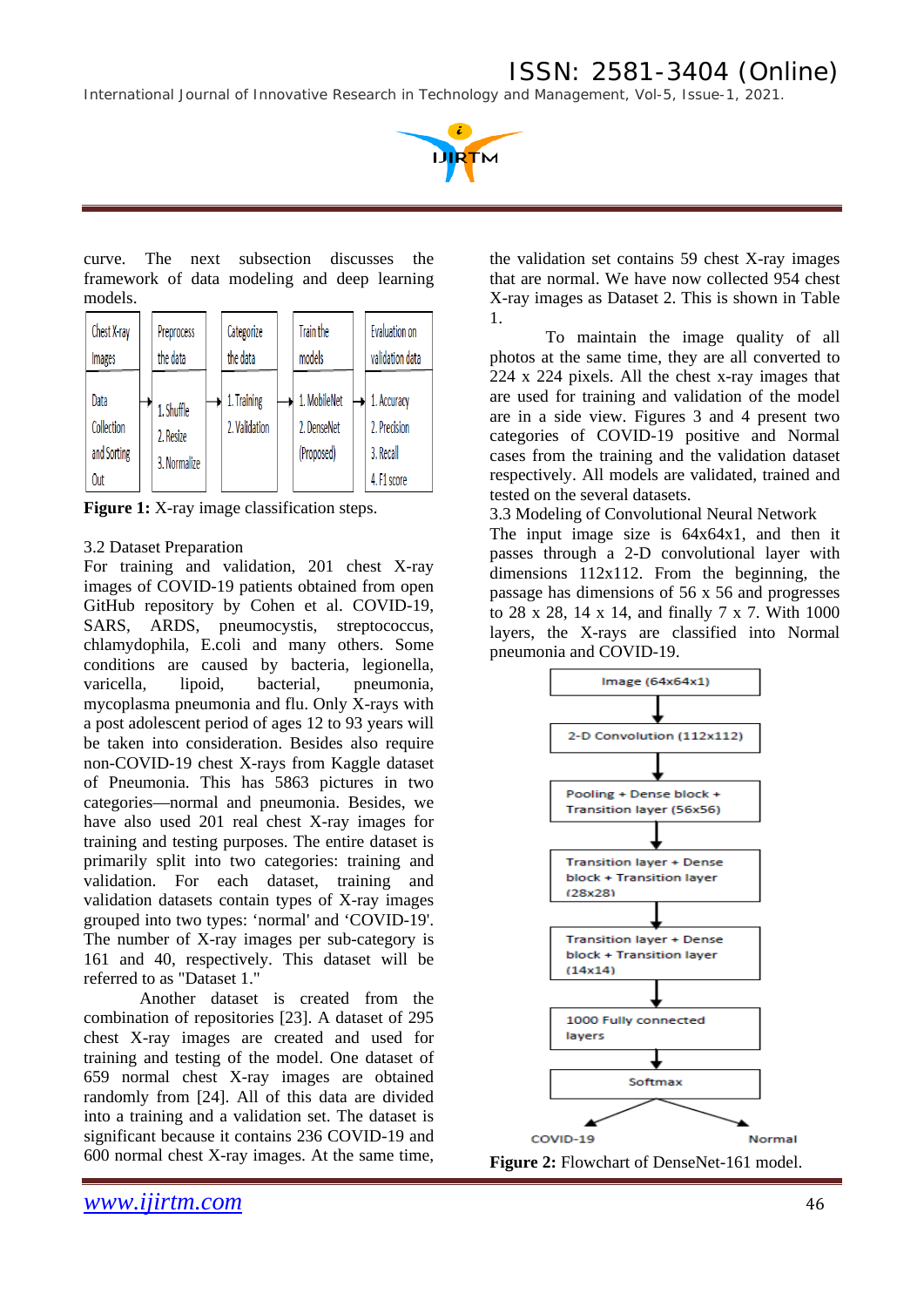*International Journal of Innovative Research in Technology and Management, Vol-5, Issue-1, 2021.*



Each layer in DenseNet can obtain all preceding layers' input and pass along its feature-maps to all subsequent layers. Each layer is receiving information from all others. A network will not need to have many layers if multiple input channels are combined (so, it has higher computational efficiency and memory efficiency). DenseNet architecture is shown in Figure 2.

#### **IV. Experimental Results**

The DenseNet model is implemented using a python programming language. The metrics used for evaluating the model are precision, recall, F1 score, and accuracy. The implemented models are VGG 16, Inception v3, Decision tree, and the DenseNet-161. Table 1 has shown the comparison of all the existing models with the proposed models based on the different evaluation parameters.

**Table 1:** Comparison table of the existing model with the proposed model.

| Models        | Precisi | Recal | F1   | Accurac |  |
|---------------|---------|-------|------|---------|--|
|               | on      | I     | scor | y(%)    |  |
|               |         |       | e    |         |  |
|               |         |       |      |         |  |
|               |         |       |      |         |  |
| <b>VGG 16</b> | 1       | 0.94  | 0.97 | 91.15   |  |
| Inception     | 0.69    | 0.76  | 0.72 | 85.8947 |  |
| v3            |         |       |      |         |  |
|               |         |       |      |         |  |
| Decision      | 0.62    | 0.50  | 0.56 | 87.3684 |  |
| tree          |         |       |      |         |  |
|               |         |       |      |         |  |
| DenseNet -    | 0.92    | 0.951 | 0.94 | 96.23   |  |
| 161           |         |       |      |         |  |
| (Proposed)    |         |       |      |         |  |
|               |         |       |      |         |  |
|               |         |       |      |         |  |



**Figure 3:** Precision comparison of the models.







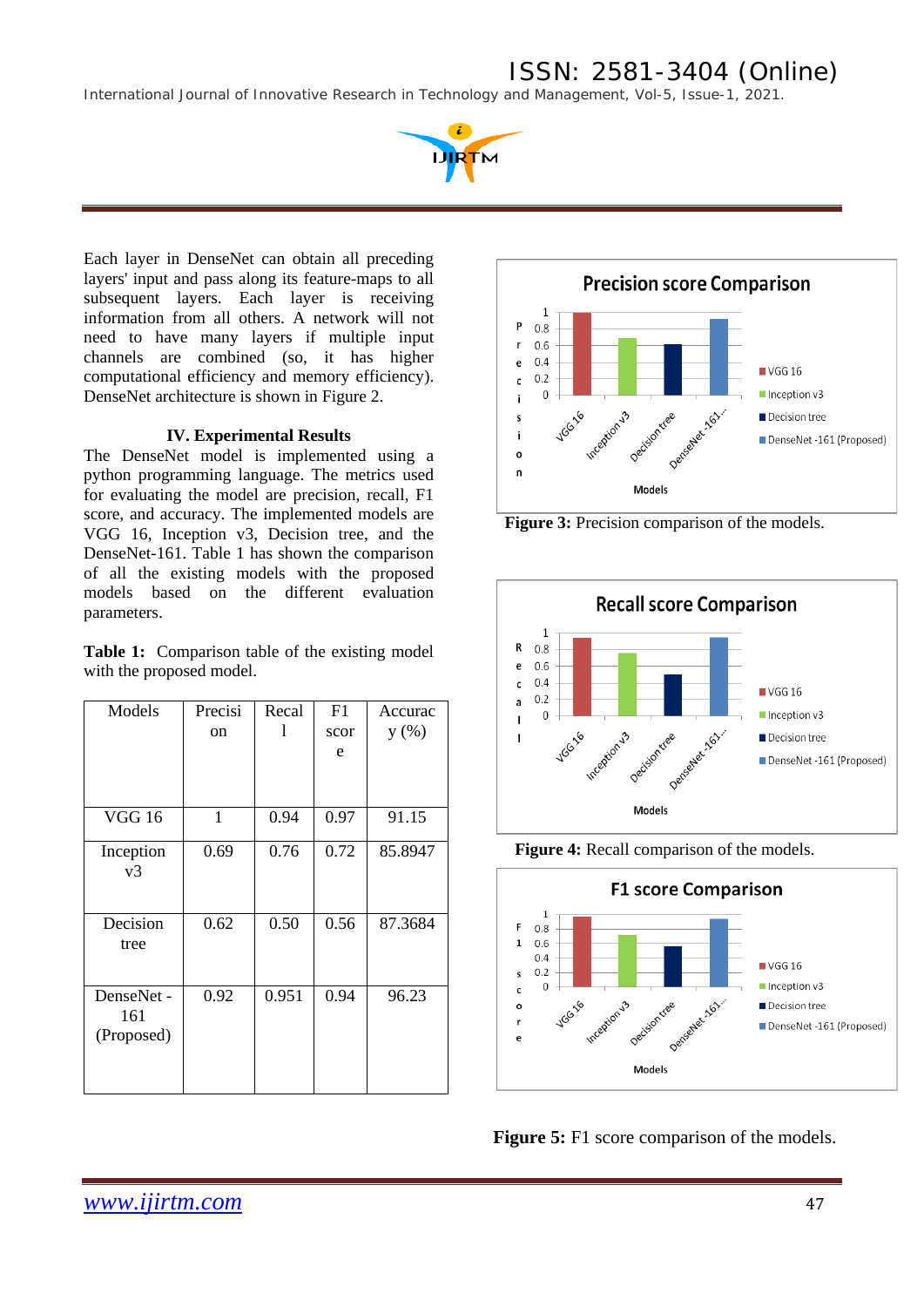*International Journal of Innovative Research in Technology and Management, Vol-5, Issue-1, 2021.*

**URTM** 



**Figure 6:** Accuracy comparison of the models.

From the above Table1 and the figures from 3 to 6 has clearly indicated that our proposed model DenseNet -161 has outperformed other existing models such as VGG-16, Inception v3 and Decision tree.

### **V. Conclusion**

We have proposed a deep learning framework, *i.e.*, COVID-19 detector, on our demonstration dataset. We present the dataset for the machine learning community to train and evaluate statistical machine learning models. We carried out a systematic experimental analysis of three existing models' performance with the proposed model named DenseNet-161. Such observations suggest there is the possibility of using X-ray images for COVID-19 diagnostics. This study focused on 201 chest X-ray images of COVID-19 patients downloaded from github. This research brought benefits for chest X-ray study and was compiled mainly in the 1950s. More COVID-19 images are needed to establish the plausibility of these models and to guarantee their accuracy.

### **REFERENCES**

[1] R. Nair and A. Bhagat, "Feature selection method to improve the accuracy of classification algorithm," Int. J. Innov. Technol. Explor. Eng., 2019.

- [2] Y. Lecun, Y. Bengio, and G. Hinton, "Deep learning," Nature. 2015.
- [3] R. Nair and A. Bhagat, "Genes expression classification using improved deep learning method," Int. J. Emerg. Technol., 2019.
- [4] S. Sakib, Ahmed, A. Jawad, J. Kabir, and H. Ahmed, "An Overview of Convolutional Neural Network: Its Architecture and Applications," ResearchGate, 2018.
- [5] H. Su, S. Maji, E. Kalogerakis, and E. Learned-Miller, "Multi-view convolutional neural networks for 3D shape recognition," in Proceedings of the IEEE International Conference on Computer Vision, 2015.
- [6] T. F. Gonzalez, "AlexNet," Handb. Approx. Algorithms Metaheuristics, 2007.
- [7] K. Simonyan and A. Zisserman, "VGGNet," 3rd Int. Conf. Learn. Represent. ICLR 2015 - Conf. Track Proc., 2015.
- [8] A. A. Anoushiravani, C. M. O'Connor, M. R. DiCaprio, and R. Iorio, "Economic Impacts of the COVID-19 Crisis," J. Bone Jt. Surg., 2020.
- [9] World Health Organization, "Modes of transmission of virus causing COVID-19: implications for IPC precaution recommendations," Geneva World Heal. Organ., 2020.
- [10] S. L. Oh et al., "A deep learning approach for Parkinson's disease diagnosis from EEG signals," Neural Comput. Appl., 2020.
- [11] A. Narin, C. Kaya, and Z. Pamuk, "Automatic detection of coronavirus disease (COVID-19) using X-ray images and deep convolutional neural networks," arXiv. 2020.
- [12] Q. Ke et al., "A neuro-heuristic approach for recognition of lung diseases from X-ray images," Expert Syst. Appl., 2019.
- [13] L. Birt et al., "Responding to symptoms suggestive of lung cancer: A qualitative interview study," BMJ Open Respir. Res., 2014.
- [14] P. K. Sethy, S. K. Behera, P. K. Ratha, and P. Biswas, "Detection of coronavirus